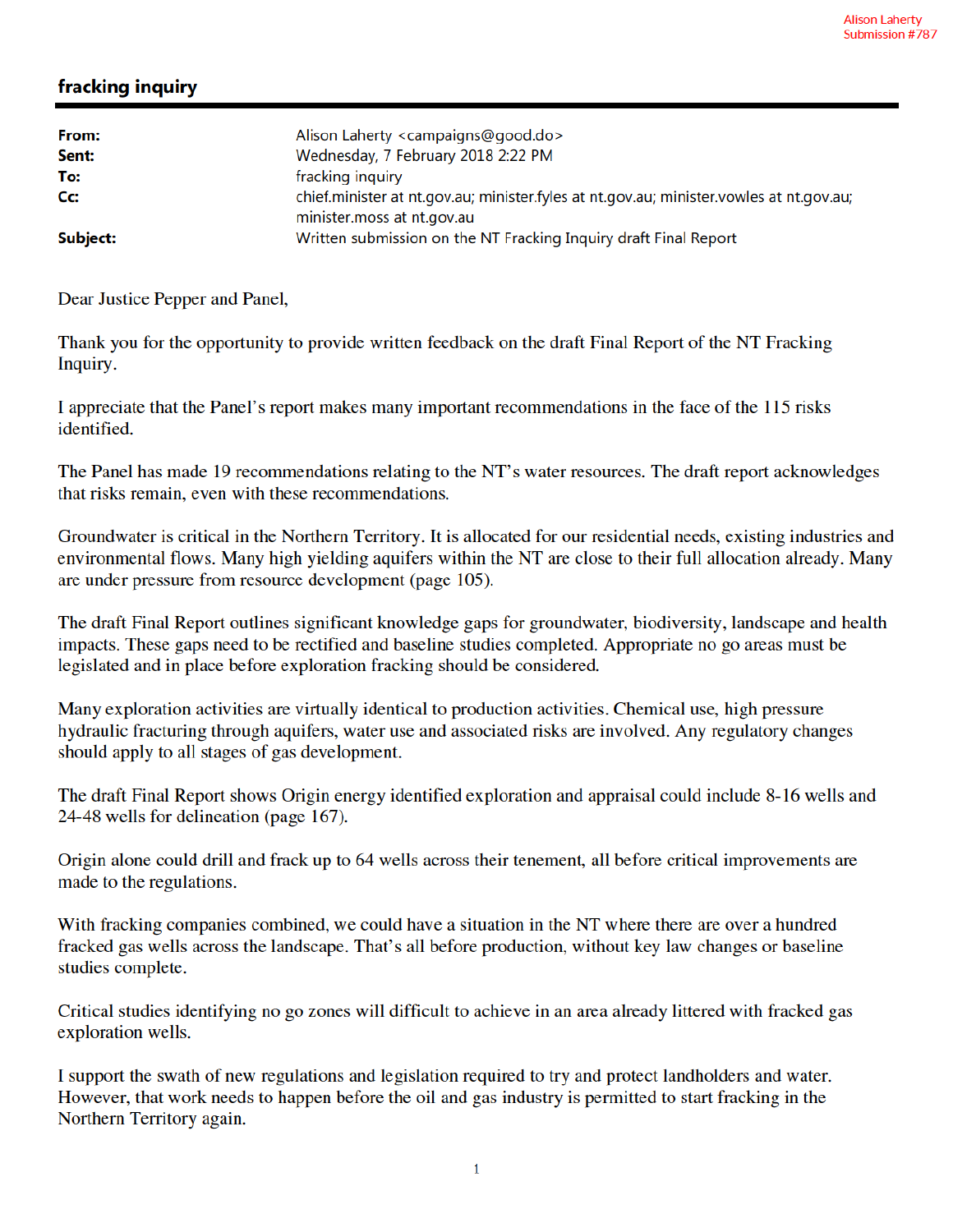The below critical recommendations must be improved and work completed BEFORE EXPLORATION fracking takes place.

Recommendation 5.1 (Enforceable code of practice for abandonment of onshore gas wells)

Recommendation 5.6 (Wastewater management framework)

Recommendation 7.1 (Water Act amended for shale extraction licence and payment for water)

Recommendation 7.4 (Strategic regional environmental and baseline assessment (SREBA), including a regional groundwater model, be developed and undertaken)

Recommendation 8.4 (Fire management plan and 10 year baseline assessment)

Recommendation 9.2 (Code of practice be developed and implemented for monitoring, detection and reporting of methane emissions)

Recommendation 10.1 (Human Health Risk Assessment prepared and approved)

Recommendation 12.11 (Social impact management plan) This recommendation should also be extended to allow for the legal right to say 'no' to fracking.

Recommendation 14.1 (Design and implement a full cost recovery system for fracking regulation)

Recommendation 14.16 (Legislation to regulate seismic surveys, drilling, hydraulic fracturing, and well abandonment)

Recommendation 14.18 (Fit and proper person test)

Recommendation 15.1 (Strategic regional environmental and baseline assessment (SREBA) undertaken and no go zones implemented)

In the NT there is a saying, "Once you frack you can't go back." Exploration fracking is no different. The studies, legal improvements and no-go zones suggested by the panel are critical. They must be actioned before any further fracking exploration.

Let's not wait until the production phase to put in place critical new regulations and laws. We must avoid delays to the protection of the Northern Territory's water, landscapes and people.

Why is the government not responding to people's concerns? When fracking was first talked about when Adam Giles was chief minister I sent a lengthy email which I was advised that all submissions would be considered and people's concerns addressed and discussed. I did not even receive a response. Please listen, our earth is too precious

Thank you for considering my feedback on this critical matter for the future of the Northern Territory.

Yours sincerely, Alison Laherty Gillen, Northern Territory, 0870, Australia

This email was sent by Alison Laherty via Do Gooder, a website that allows<br>people to contact you regarding issues they consider important. In accordance with web protocol FC 3834 we